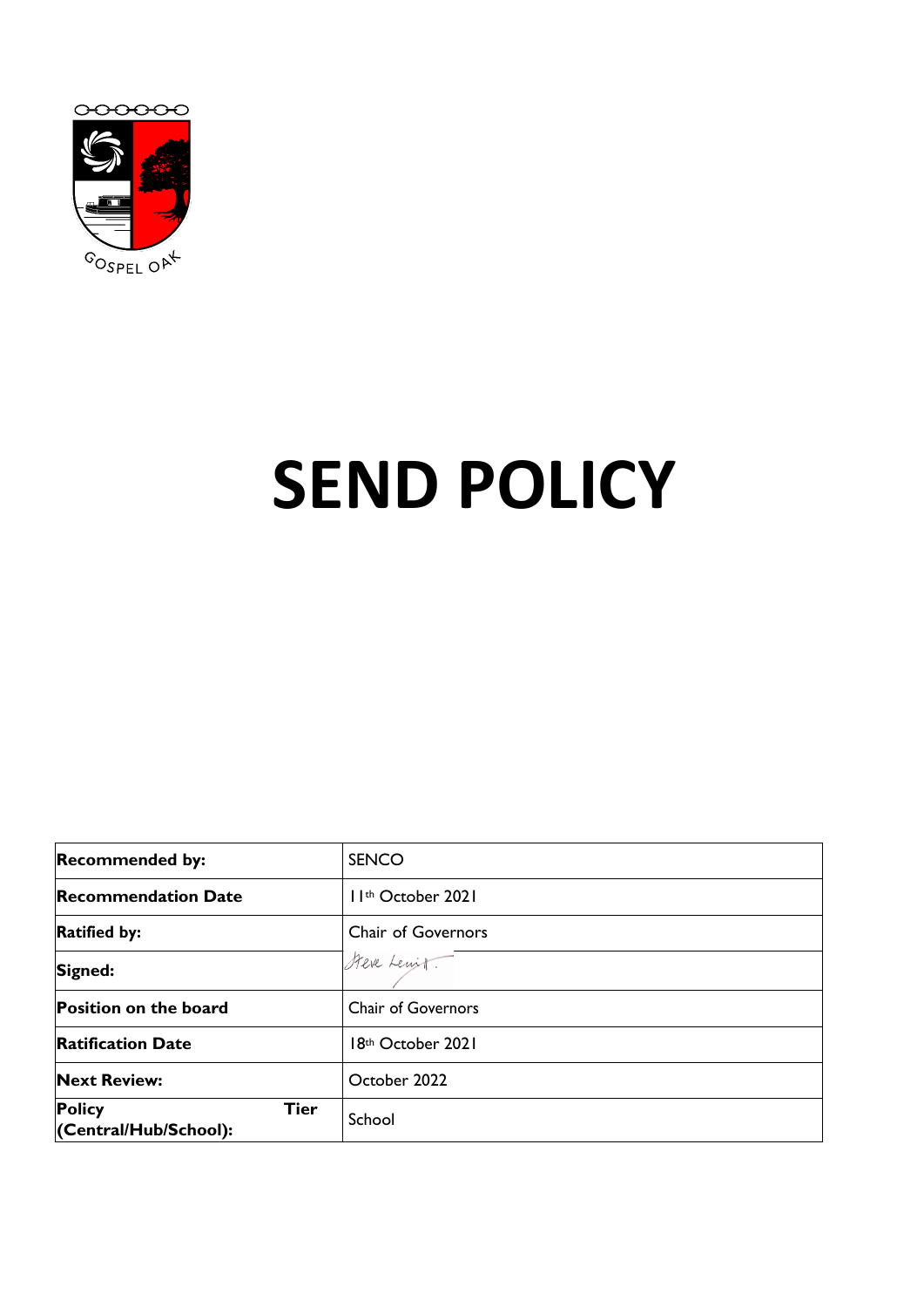| <b>Revision History</b> |                                            |                                                                                                                                      |                         |
|-------------------------|--------------------------------------------|--------------------------------------------------------------------------------------------------------------------------------------|-------------------------|
| <b>Revision</b><br>Date | <b>Previous</b><br><b>Revision</b><br>Date | <b>Summary of changes</b>                                                                                                            | Owner/<br><b>Editor</b> |
| 12/09/2018              | 01/02/2017                                 | Sections added to 1.3, 2.1, 2.2, 3.2, 3.3                                                                                            | <b>SW</b>               |
| 8/10/2019               | 12/10/2019                                 | Sections 2.1, 2.2 Change of SEN Governor                                                                                             | <b>SW</b>               |
| 8/10/2019               | 12/10/2019                                 | Section 2.2, Rewording change to Individual Education Plans                                                                          | SW                      |
| 8/10/2019               | 12/10/2019                                 | Section 3.1, Addition of CAT testing to list of screening measures, section added<br>detailing referrals by made staff.              | <b>SW</b>               |
| 8/10/2019               | 12/10/2019                                 | Section 3.2, Amendments to Wave 1, 2, 3 to reflect current practice.<br>Section added 'c) Removal of students from the SEN register' | SW                      |
| 8/10/2019               | 12/10/2019                                 | Section 4.2 Amendments to 'Parents', citing SEN review afternoons and SLT support.                                                   | <b>SW</b>               |
| 29/9/2020               | 12/10/2019                                 | Section 3.1 Changes to identification model                                                                                          | <b>SW</b>               |
| 29/9/2020               | 12/10/2019                                 | Section 4.2 Changes to reflect current policy                                                                                        | <b>SW</b>               |
| 29/9/2021               | 29/9/2020                                  |                                                                                                                                      |                         |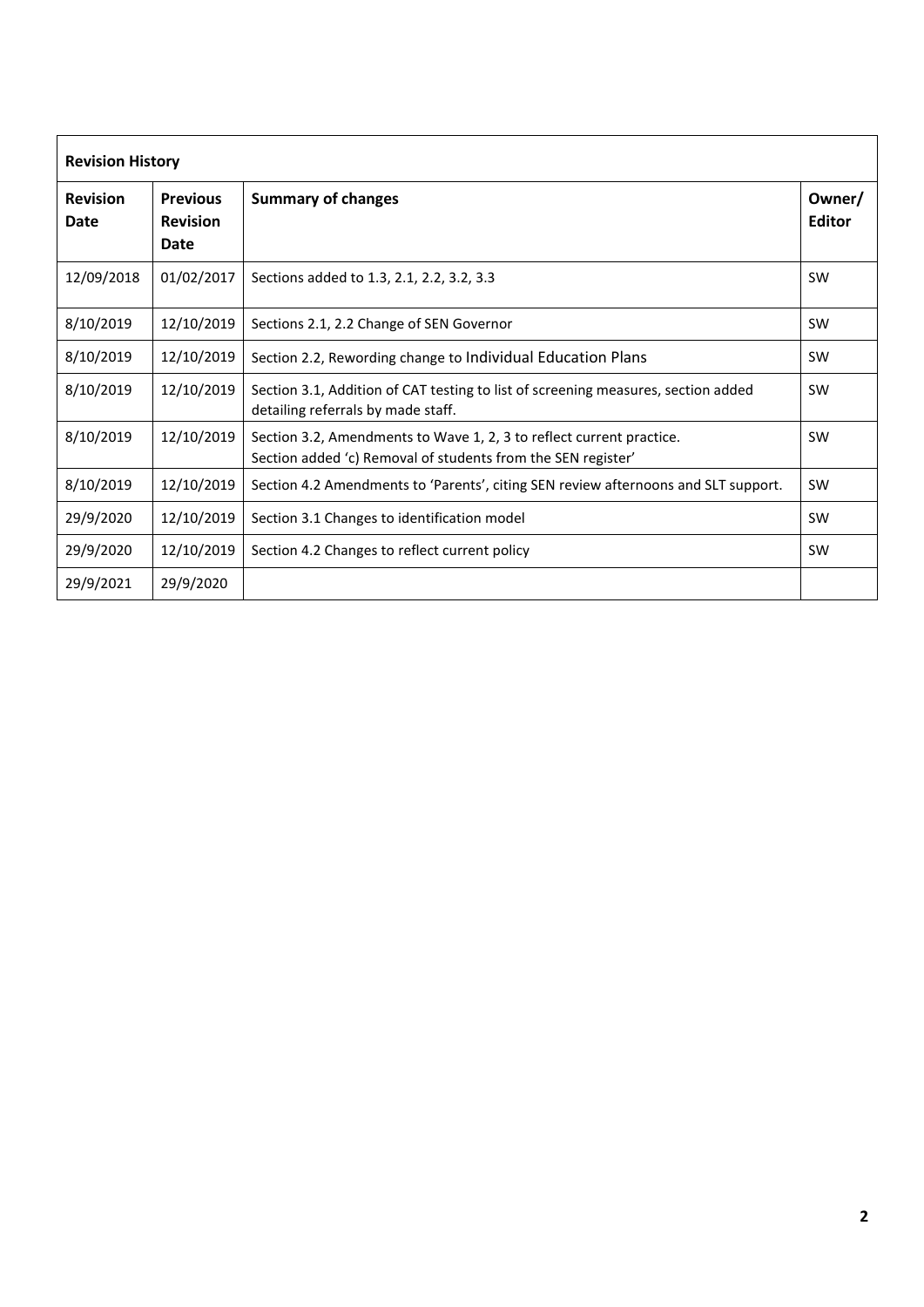## **1.1 Introduction**

The Gospel Oak School is an outstanding learning community, where all students make outstanding progress irrespective of their starting point. Learning is challenging, engaging, purposeful and innovative allowing for creativity, a sense of fulfilment and a desire to succeed. Students and staff feel safe and supported to meet challenging goals; there is a tangible atmosphere of mutual respect.

The school has high standards of behaviour as a result of student self-regulation and sense of pride in their community. Parents, students and staff have high aspirations; this is evident in the number of students that go into good quality training and higher education. Students and staff feel that they are working together to make a better environment and leadership works to ensure that this culture is sustained and improved. There is an open and honest culture where expectations and accountability are clear. There is high quality engagement with all parts of the community as the School makes a significant contribution to social improvement through volunteering schemes. Extra-curricular provision at the school means that talents are developed further giving students new experiences.

The School believes that all students, whatever their needs, must receive the best possible education. We aim to provide every unique individual with opportunities to excel personally, socially and academically.

# **1.2 Objectives of the SEND Policy**

The School aims to give every child, including those with Special Educational Needs or Disabilities, equal opportunities to develop in the fullest sense and realise their full potential. It has a regard for the SEN Code of Practice 2015 in that:

- SEN students take as full a part as possible in all School activities
- Parents of SEN students are kept fully informed of their child's progress and attainment
- SEN students are involved in decisions affecting their future SEN provision
- It sees that all students are entitled to an education that enables them to make progress.
- All students have access to a broad and balanced curriculum
- Teachers are expected to set high expectations for every student, whatever their prior attainment.
- Teachers are expected to use appropriate assessments to set targets which are deliberately ambitious.
- Potential areas of difficulty are identified and addressed at the outset.
- Students with SEND are able to study the full curriculum.
- Teachers are responsible and accountable for the progress and development of the students in their class, including where students access support from learning facilitators or specialist staff.
- The School regards high quality teaching, differentiated for individual students, as the first step in responding to students who have or may have SEND
- The School regularly and carefully reviews the quality of teaching for all students, including those at risk of underachievement.

Learners may have special educational needs either throughout, or at any time during, their learning journey. This policy ensures that curriculum planning and assessment for learners with special educational needs takes account of the type and extent of the difficulty experienced by the learner.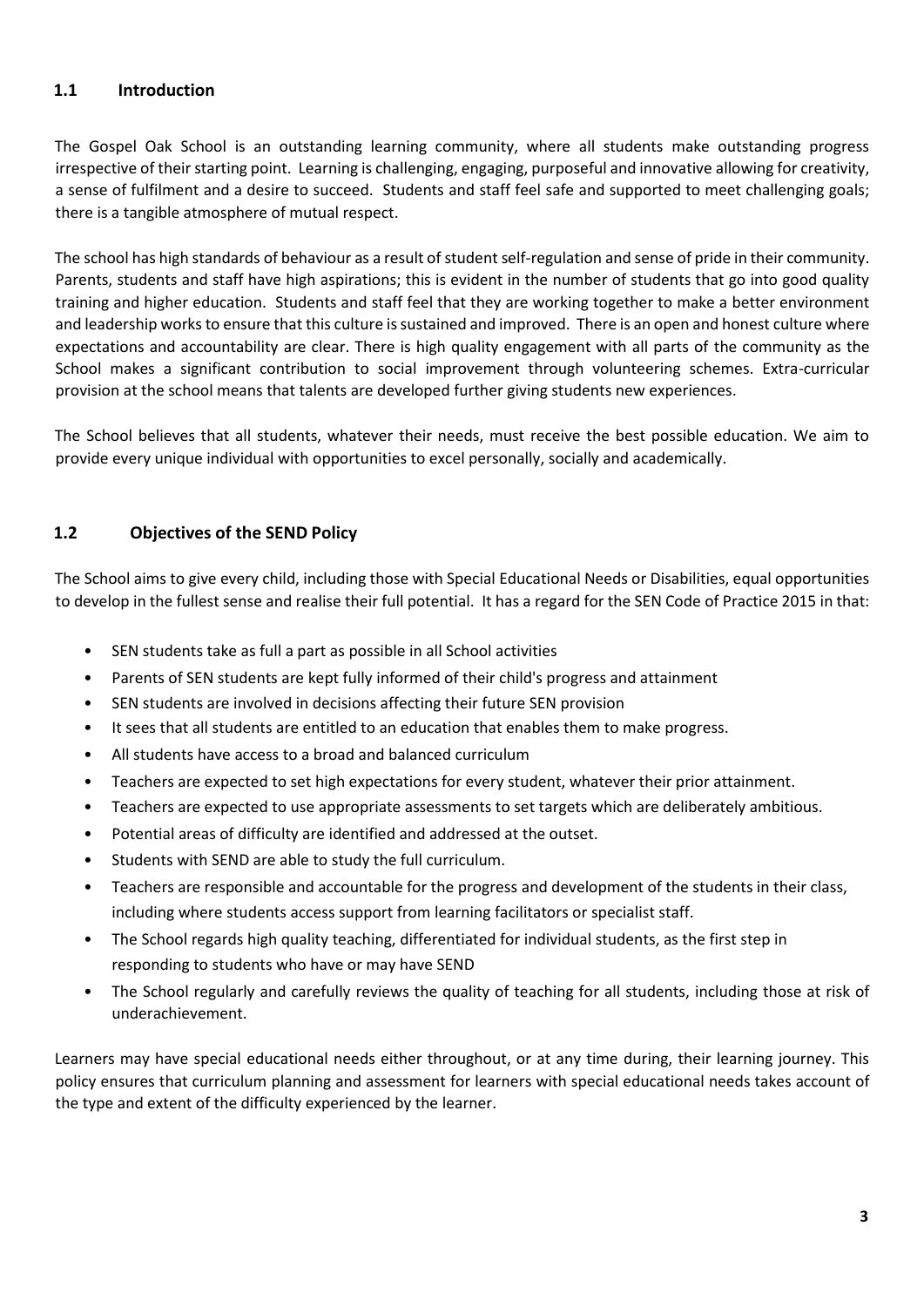# **1.3 Definition of Special Educational Needs and Disability (SEND):**

The SEND Code of Practice 2015 states that Students have special educational needs if they have a *difficulty accessing the curriculum*, temporary or more long-term, which calls for *special educational provision* to be made for them.

Students have *difficulty accessing the curriculum* if they:

- Have significant difficulties in learning in comparison with the majority of children of the same age.
- Have a disability, which prevents or hinders them from making use of educational facilities of a kind generally provided for children of the same age.

Students who experience difficulty in accessing the curriculum may also have a particular gift or talent. This is addressed through the Gifted and Talented Provision, in addition to provisions made for their specific need.

Special Educational Provision may be triggered when students fail to achieve adequate progress, despite having had access to a differentiated programme. Parents and staff will be informed that the child has special educational needs and appropriate provision identified to meet the student's individual need(s) will be made. Lack of adequate progress may be indicated by:

- Little or no progress despite the use of targeted teaching approaches and a differentiated curriculum.
- Working at levels significantly below age expectations, particularly in Literacy or Numeracy.
- Presenting persistent emotional difficulties which have not been managed by appropriate strategies usually employed.
- Sensory or physical impairments that result in little progress despite the provision of appropriate aids or equipment.
- Poor communication or interaction, requiring specific interactions and adaptations to access learning.

Broad areas of need:

- Communication and interaction
- Cognition and learning
- Social, emotional and mental health difficulties
- Sensory and/or physical needs

The purpose of identification is to consider the action the school needs to take rather than fitting a student into a category. At the school, the needs of the whole young person are considered, not just the special educational needs.

The following are NOT SEN but may impact on progress and attainment:

- Disability (the Code of Practice outlines the "reasonable adjustment " duty for all settings and schools provided under current Disability Equality legislation – these alone do not constitute SEN)
- Persistent disruptive behaviour where there are no causal factors such as undiagnosed learning difficulties or difficulties with communication or mental health issues
- Attendance and Punctuality
- Health and Welfare
- EAL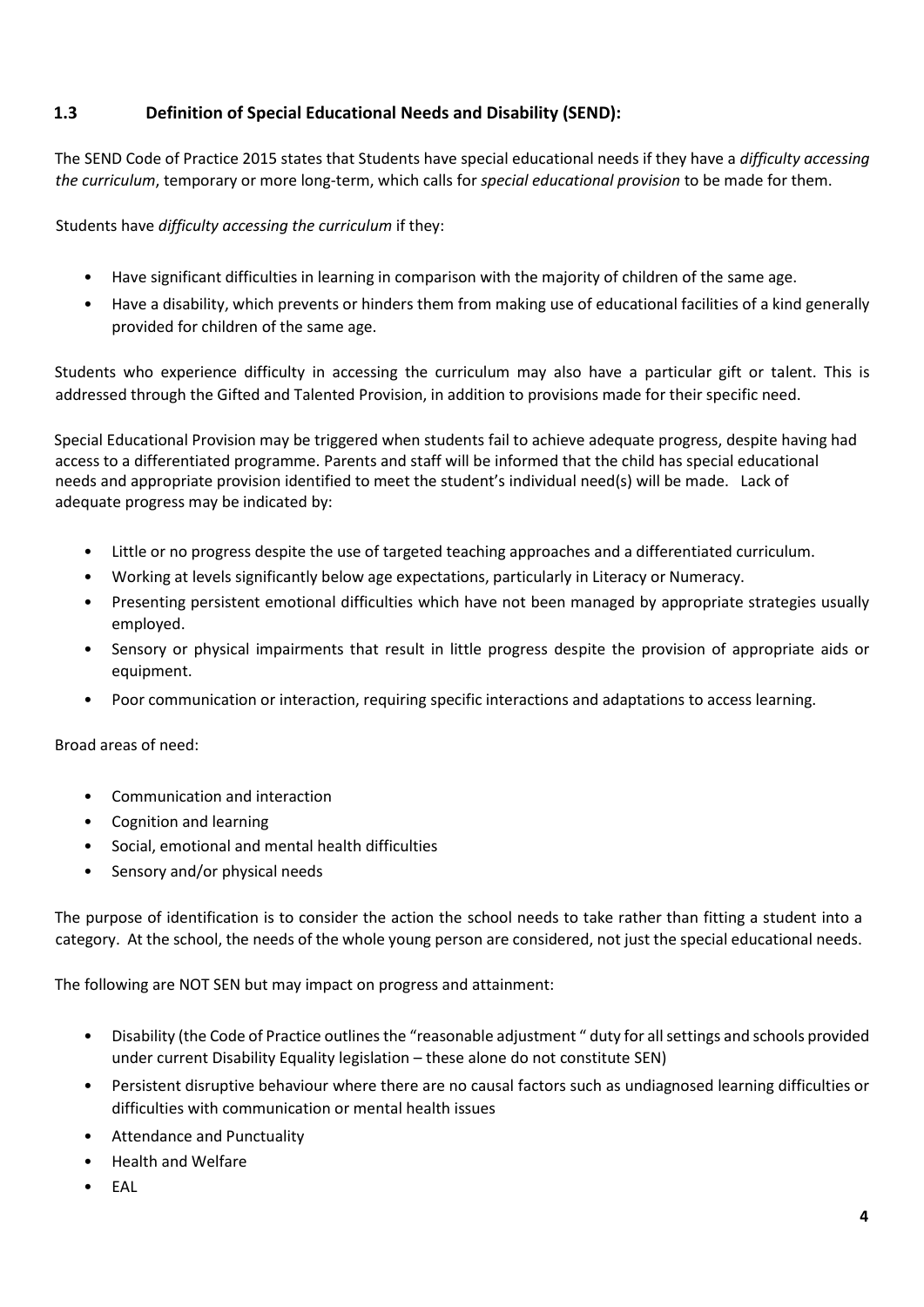- Pupil Premium
- Being a Looked After Child

When considering the mental health of children and their status as a student with SEN, the school relies not only on the [SEND Code of Practice: 0 to 25 years](https://www.gov.uk/government/uploads/system/uploads/attachment_data/file/398815/SEND_Code_of_Practice_January_2015.pdf) but also the DfE's '[Mental Health](https://assets.publishing.service.gov.uk/government/uploads/system/uploads/attachment_data/file/508847/Mental_Health_and_Behaviour_-_advice_for_Schools_160316.pdf) [and Behaviour in Schools](https://assets.publishing.service.gov.uk/government/uploads/system/uploads/attachment_data/file/508847/Mental_Health_and_Behaviour_-_advice_for_Schools_160316.pdf)['](https://assets.publishing.service.gov.uk/government/uploads/system/uploads/attachment_data/file/508847/Mental_Health_and_Behaviour_-_advice_for_Schools_160316.pdf) report 2015.

When deciding whether a pupil has SEN, schools should use the definition of SEN used in the SEND Code of Practice: 0 to 25 years. This states:

"A child or young person has SEN if they have a learning difficulty or disability which calls for special educational provision to be made for him or her. A child of compulsory school age or a young person has a learning difficulty or disability if he or she:

Persistent mental health difficulties may lead to pupils having significantly greater difficulty in learning than the majority of those of the same age and therefore, students should be considered SEN."

For some students, mental health problems may not impact on their ability to learn but may still require special provision to be made and should nevertheless be considered SEN.

"A wide range of mental health problems might require special provision to be made. These could manifest as difficulties such as problems of mood (anxiety or depression), problems of conduct (oppositional problems and more severe conduct problems including aggression), self-harming, substance abuse, eating disorders or physical symptoms that are medically unexplained. Some children and young people may have other recognised disorders such as attention deficit disorder (ADD), attention deficit hyperactive disorder (ADHD), attachment disorder, autism or pervasive developmental disorder, an anxiety disorder, a disruptive disorder or, rarely, schizophrenia or bipolar disorder".

#### DfE 2015

However, a distinction should be made between a student's mental health and their mental 'well-being'. Whereas mental health can be understood in relation to the disorders set out above, mental well-being can be defined as 'a state of well-being in which the individual realizes his or her own abilities, can cope with the normal stresses of life, can work productively and fruitfully, and is able to make a contribution to his or her community' (WHO 2018).

At times, students may feel emotional and may find it difficult to cope. Students may have issues with social relationships or may feel stressed. Conditions that relate to the well-being of students, rather than identifiable mental health conditions are not considered SEN.

Conditions related to the well-being of students will still be addressed and are done through the tutor and pastoral team. These generally do not constitute special provision and are addressed the normal mechanisms of the school.

We nevertheless encourage parents to contact the school, either through addressing the SENCO directly, or through the pastoral team, if they have any concerns about either the mental health or mental well-being of the student, or if any agencies, external to the school are involved in supporting the child.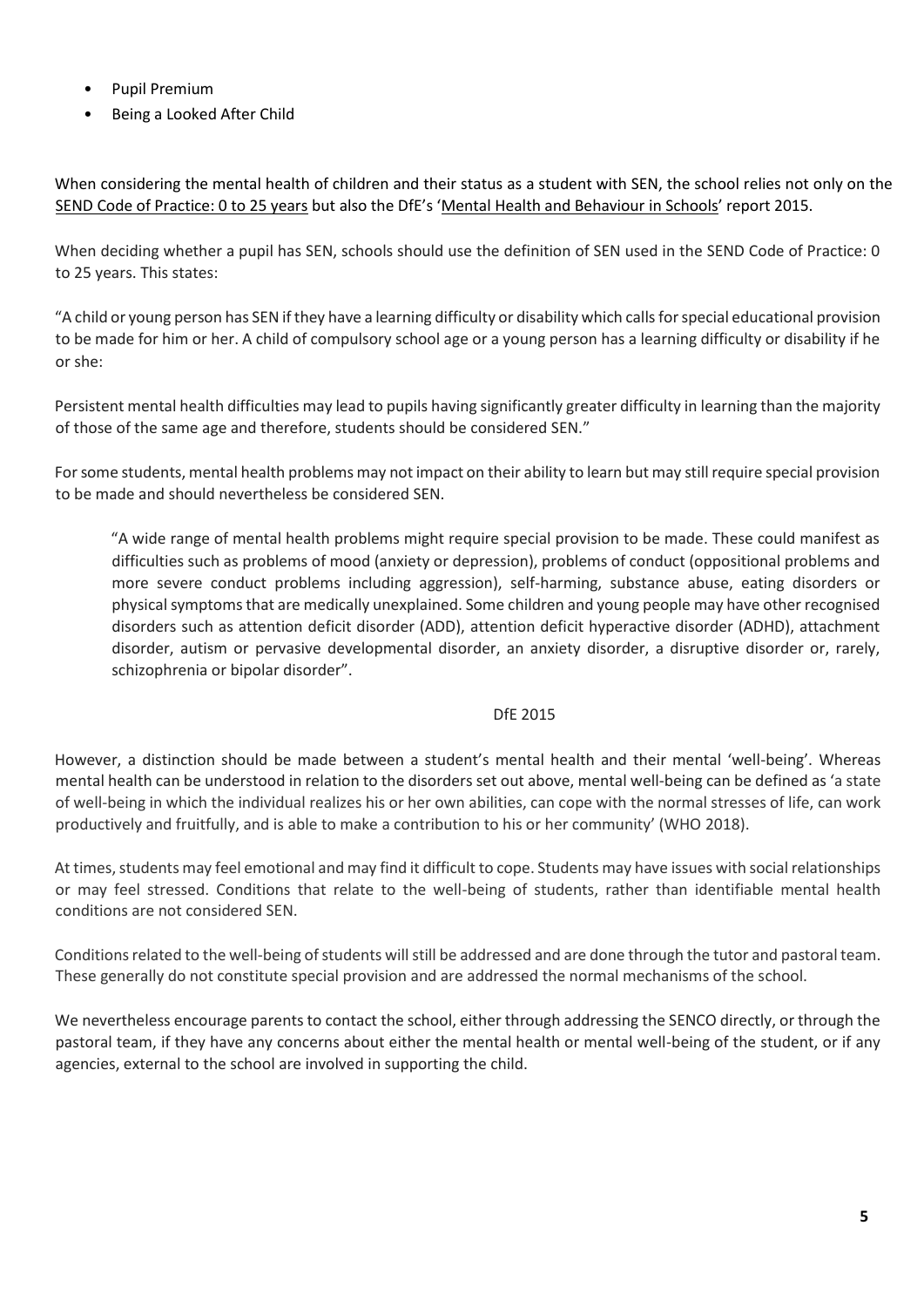# **1.4 English as an Additional Language**

The identification and assessment of the SEND of a student whose first language is not English needs careful consideration. It is essential to consider the student within the context of their home, community and culture. A perceived lack of competence in English is not necessarily indicative of learning difficulties. However, when a student who uses English as an additional language makes slow progress, it should not be assumed that their language status is the only reason; they may have learning difficulties. In these cases, the SENCo will look carefully at all aspects of the student's performance across the curriculum to identify any further difficulties.

# **1.5 Curriculum Support (Provision)**

This is achieved by:

- 1. Identifying and assessing individual student's needs.
- 2. Reporting of students' needs to all members of school staff.
- 3. Providing an appropriate curriculum, taking into account;
	- Curriculum and examination syllabuses
	- Continuity and progression
	- Departmental development plans.
- 4. Delivering an appropriate curriculum, taking into account;
	- Suitable teaching materials
	- Effective, differentiated teaching strategies
	- A supportive learning environment
	- Encouraging a positive self-image.
- 5. Providing learning support through;
	- Curriculum development
	- Support teaching
	- Bespoke training
	- **INSET**
- 6. Using outside agencies where necessary and appropriate.
- 7. Monitoring individual progress and making revisions where necessary.
- 8. Ensuring that parents / carers understand the process and involving them in the support of their child's learning.
- 9. Encouraging students with SEND to actively participate in all decision-making processes and contributing to the assessment of their needs, meetings and transition process.
- 10. Making regular reports to governors regarding SEND issues to raise awareness and to aid implementation of processes and procedures.
- 11. Achievement Assistants (Teaching Assistants) and teachers collaborate effectively.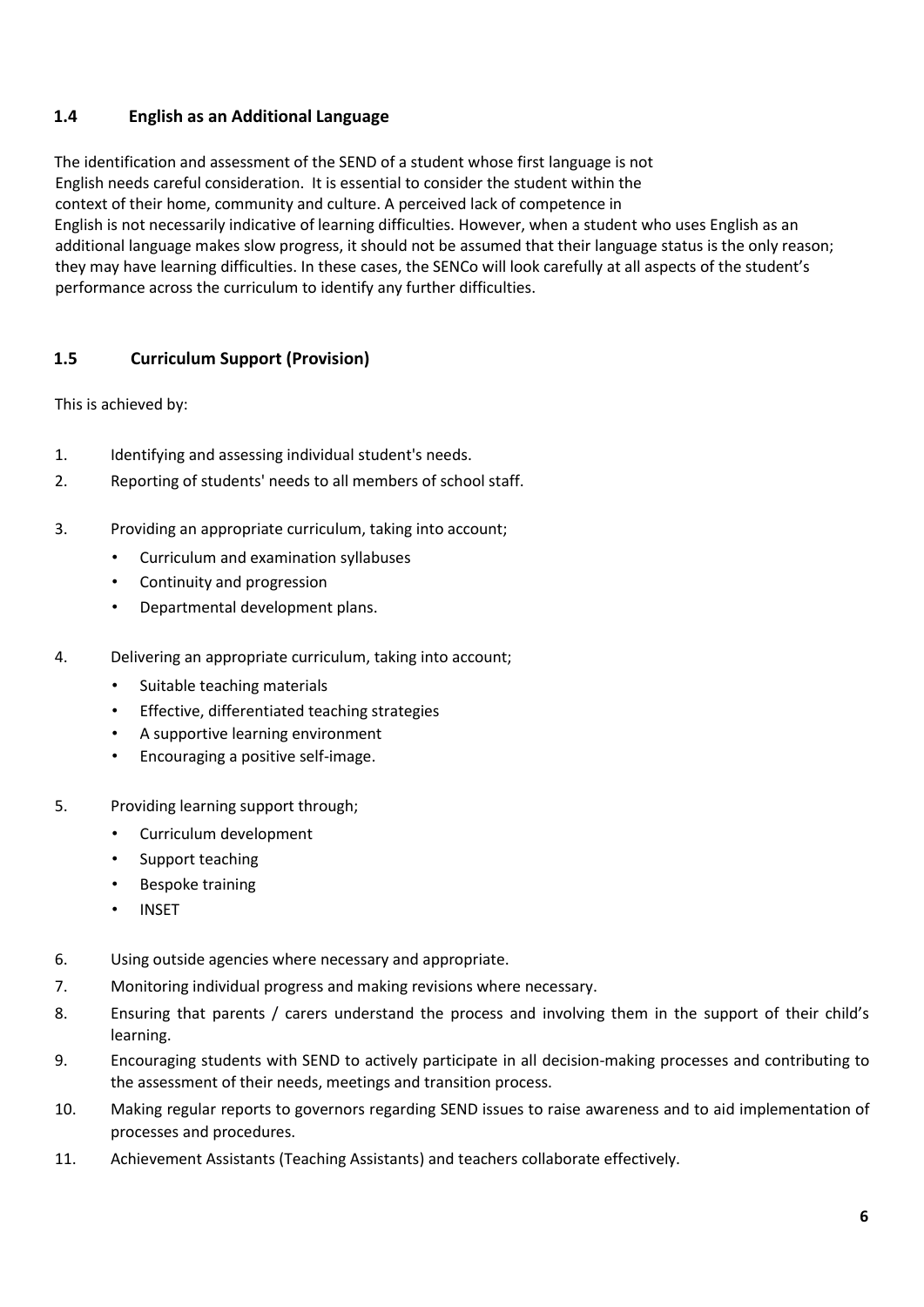## **PART 2: Structural Arrangements**

2.1 The SEN Governor: Miss Jo Goodman.

## **2.2 Roles And Responsibilities**

#### **The SEN Governor**

The named governor for SEND responsibility is Miss Jo Goodman. The governor will:

- Oversee all elements of the school's work relating to students with Special Educational Needs or Disabilities.
- Act as a link between the school and the governing body on matters relating to SEND.
- Act as a sounding board to the Principal and Vice Principal and SENCO as required.

### **The SENCO**

The SENCo is Mrs Sarah Nash. The SENCo will:

- Disseminate information and raising awareness of SEND issues throughout the school.
- Be responsible to the Principal for the management of SEND provision and the day-to-day operation of the policy.
- Manage and develop the roles of Learning Facilitators, through training and performance management.
- Screen and identify students.
- Co-ordinate provision for students.
- Support the teaching and learning of students with SEND.
- Keep accurate records of all students with SEND.
- Draw up, review and monitor Individual Education Plans Sheets for those with SEND and others, as required.
- Monitor department delivery of the SEND Policy.
- Recruit and deploy the schools' SEN Team, which includes Achievement Assistants.
- Be responsible and accountable for the whole-school SEND resources and sharing with the Principal and Business Manager responsibility for the allocation of funding devolved directly from the LA.
- Liaise with parents and carers of students with SEND.
- Liaise with and advising fellow teachers and support staff.
- Liaise with schools including feeder primaries and specialist settings.
- Liaise with other SENCOs, both locally and nationally.
- Liaise with outside agencies,
- Contribute to in-service training and external training (as appropriate).
- Determine the school's general policy and approach to provision for children with SEN and maintain a general oversight of Gospel Oak School's SEND work
- Establish the appropriate staffing and funding arrangements for SEND provision
- Keep the governing body informed of developments in SEND provision
- Have a particular interest in students with special needs, monitoring their progress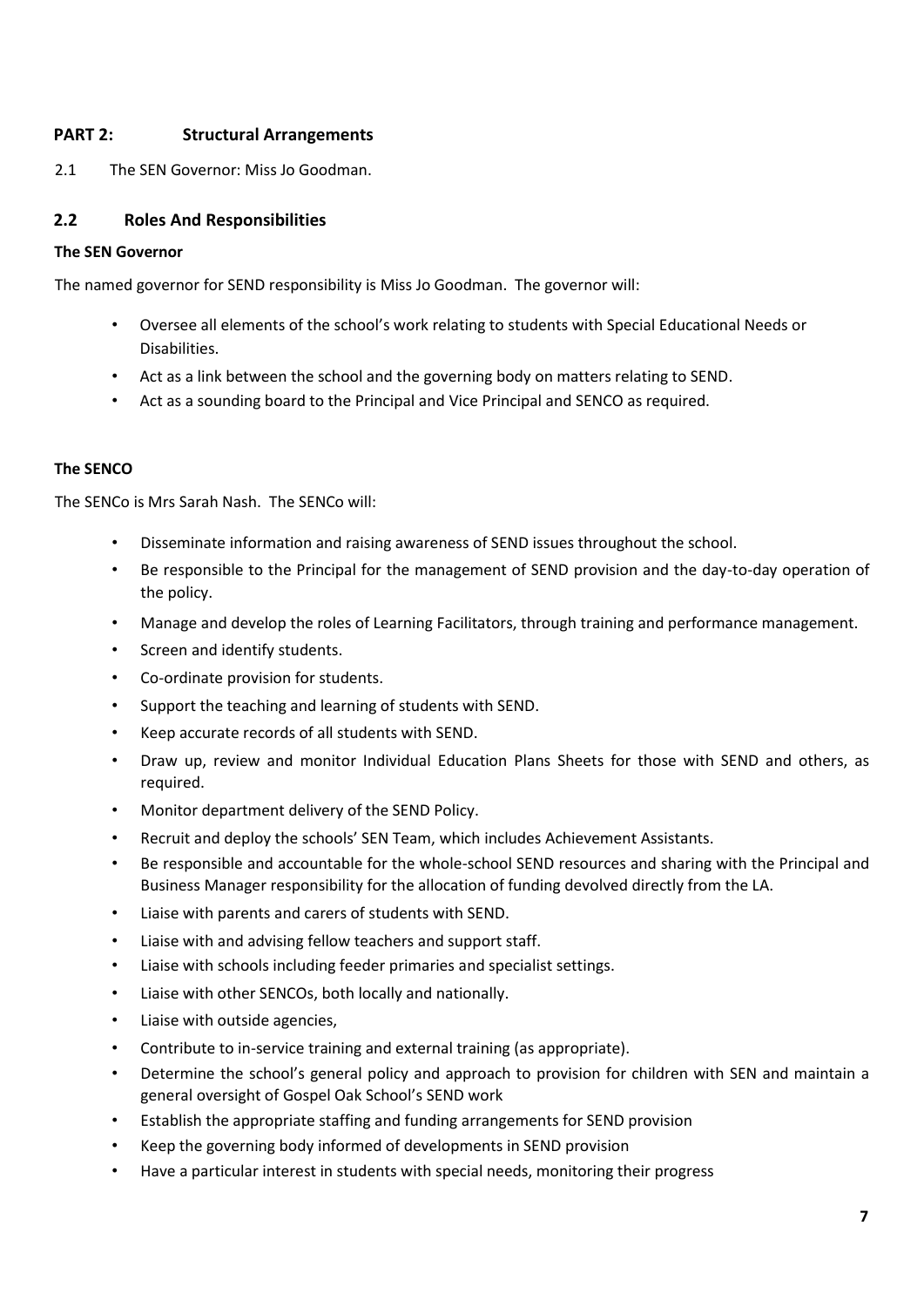• Ensure that their needs are being met across the School

The School must publish the SEND Information Report on their website and review annually.

## **Teachers**

## **"All teachers are teachers of special needs"**

- Devising strategies and identifying appropriate differentiated methods of access to the curriculum, in conjunction with the Learning Support.
- Recognising that central to the work of every teacher is the cycle of planning, teaching, assessing and evaluating that takes account of the wide range of abilities, aptitudes and interests of the students in their classes.
- Ensuring Individual Pupil Profile Sheets are considered in lessons.
- Monitoring progress of students with SEND against agreed targets and objectives.
- Be fully aware of the school's procedures for SEND.
- Raising individual concerns to SENCO.

### **Achievement Assistants**

- Support students with SEND and the wider school population.
- Plan and deliver individualised programmes where appropriate.
- Monitor progress against targets using individual pupil plans and Passports
- Assist with drawing up individual plans for students and supporting information sheet development, as required.
- Contribute to the review progress, either in person or with a written report.
- Work with small groups in or out of the classroom, under the direction of the class teacher. Support students on Educational Visits, as required.
- Jointly plan with teachers, where appropriate.

# **2.3 Admissions for Students with SEND**

The school's admission arrangements operate in line with Sandwell Council procedures. Further details about our admissions arrangements can be found on our website[:](http://rsaacademy.org/home/admissions/) <https://gospeloakschool.co.uk/key-information/admissions/>

[If](http://rsaacademy.org/home/admissions/) a child has chosen the School and is already in receipt of an Education Health Care Plan, the Special Educational Needs Co-ordinator will liaise with Sandwell Local Authority Special Educational Needs and Review Service to ensure a smooth transition and any specialist provision can be planned and implemented swiftly.

All students undertake reading tests, along with tests in the core subjects.

# **2.4 Inclusion**

The School occupies three floors that are full accessible by lift. There are staff and pupil toilet facilities on each floor. Classrooms are fully accessible. On the ground floor, there are accessible toilets and changing room facilities. Also located on the ground floor is the medical room with fully equipped toilet facilities and a wet room. The dining room is located on the ground floor and there is easy access to outside recreational areas. To the front/side of the building is a car park with reserved parking bays for disabled visitors and families.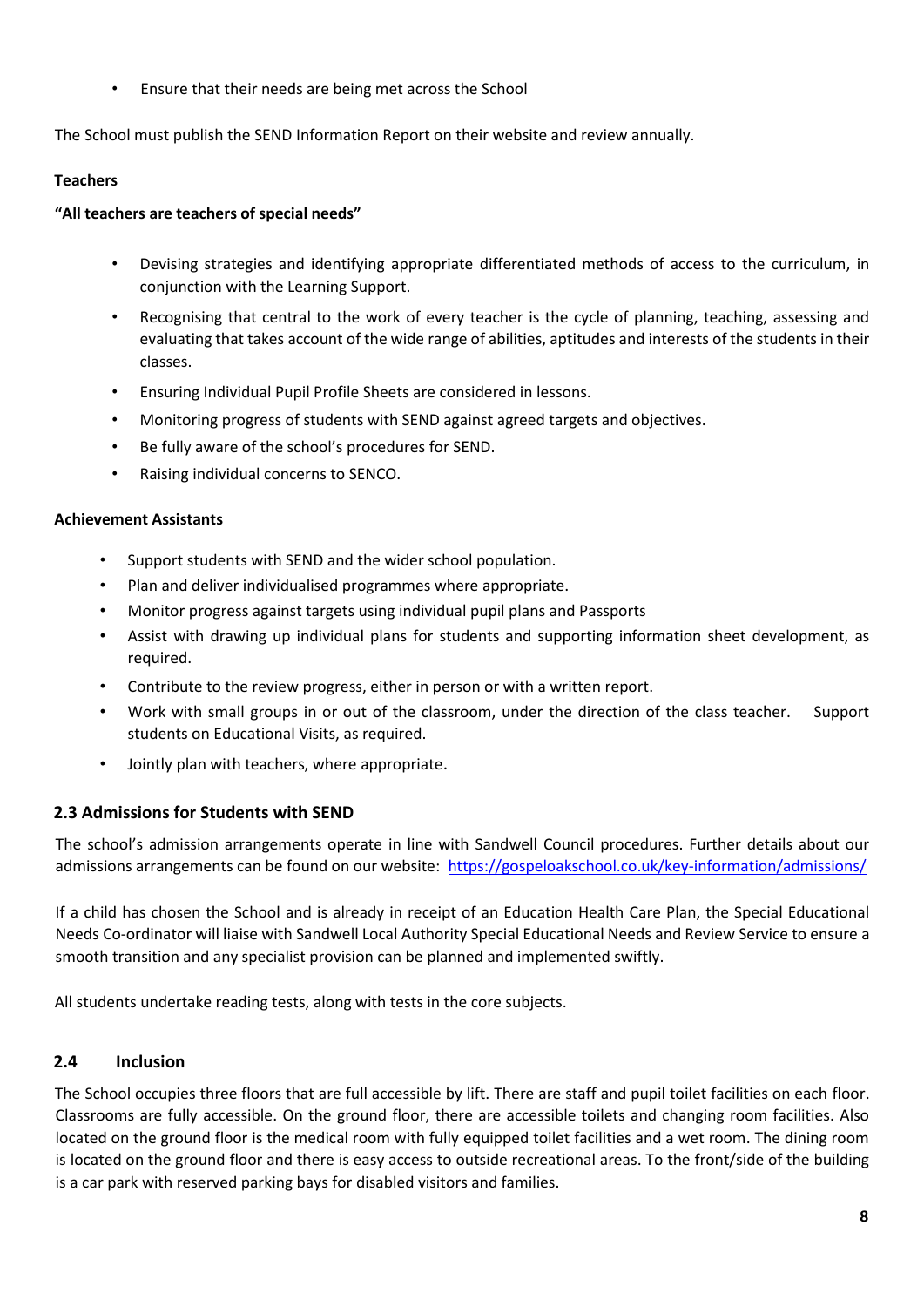At the school all students irrespective of ability, race, gender or need, are respected and valued as individuals. This is reflected in the schools organisational and curriculum structure, its assessment and rewards systems, the arrangements made for careers' education and work experience. Students with SEND are integrated and included fully into the life of the school as a whole, including its social and cultural activities.

The School believes that:

- the needs, rights and entitlements of individual students are the focus of both an educational and social environment;
- staff are entitled to an effective and supportive environment, consistent quality training, an effective learning environment and good quality advice;
- the family and community should work together.

# **2.5 Complaints Procedures**

Initially, all complaints from parents or carers about their child's provision is made to the SENCO, who follows this up with relevant staff. However, if a parent or carer is not satisfied with the response given, the Complaints Procedure available on the academy's website may be followed.

## **2.6 Monitoring and Evaluation of this Policy**

The degree of success of the policy and its implementation will be evaluated using the following indicators:

- Recorded views of students and parents or carers, particularly at meetings.
- Recorded views by teachers on students' competence, confidence and social acceptability.
- Measurable or observable gains from students, particularly in terms of set targets, screening tests and other assessments carried out where appropriate and examination results.
- Evidence of planning and targeted expenditure for SEND.
- The SENCO reviewing procedures in consultation with subject leaders, and outside agencies.
- Feedback from departments and outside agencies
- Number of complaints received.

### **PART 3: Identification, Assessment and Provision**

#### **3.1 Identification**

The School uses the graduated response as outlined in "The Code of Practice (2015)". To help with this process a variety of screening procedures are used, which are then disseminated to teaching staff via the SEND area.

New Intake Students in Year 7

#### a) Primary Liaison

Feeder primary schools are visited / contacted throughout the year prior to transfer. Any student identified as having a SEND or who has an EHC plan is referred to the SENCO. Contact is then made with the primary school.

The LA notifies the School about students who are transferring with EHC plans in the spring of their year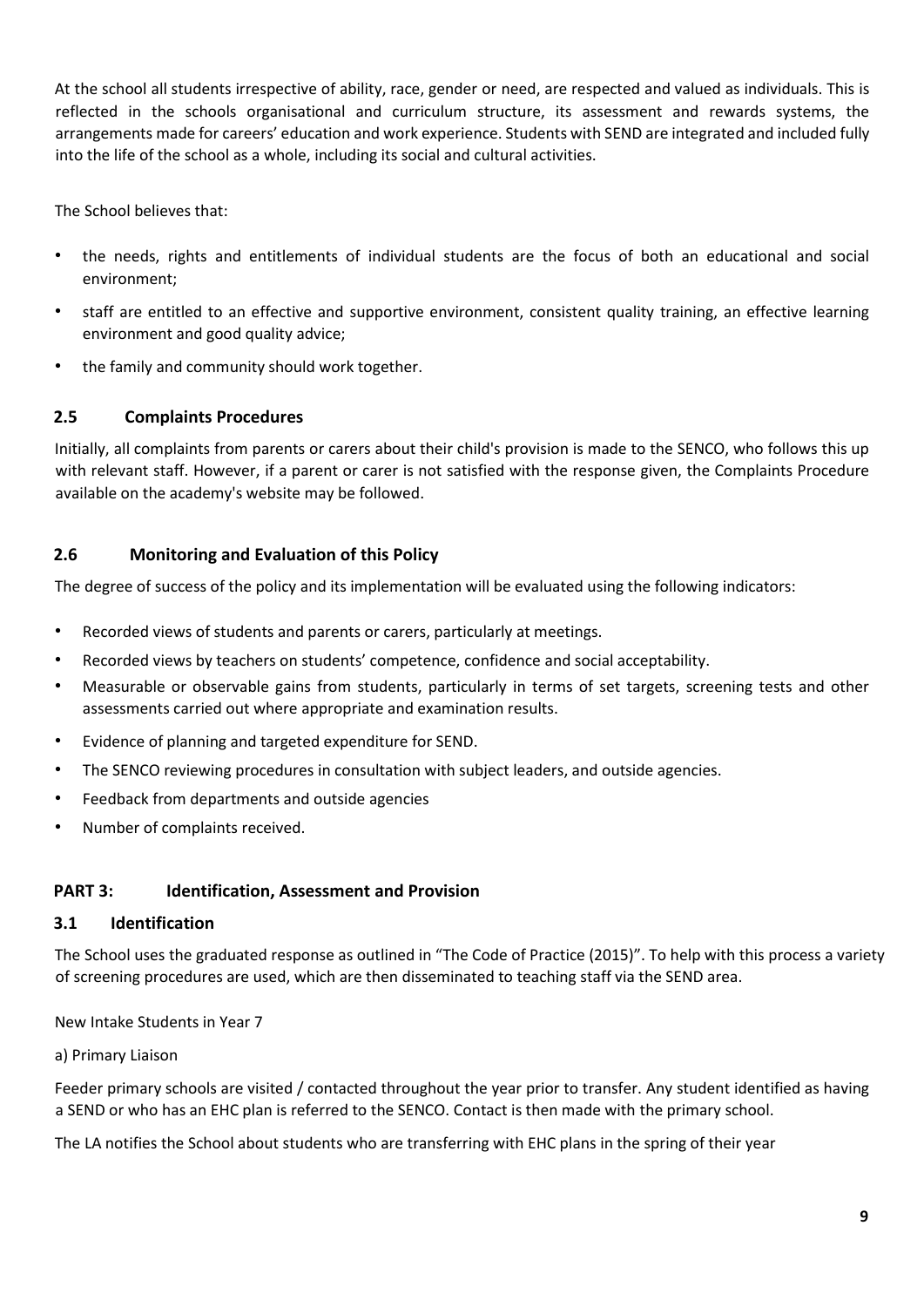Where practicable, the SENCO attends their Annual Review to ensure a smooth transition is made. At this meeting, the SENCO becomes the Lead Professional for the child with an EHC plan. The transition coordinator frequently attends year 5 and year 6, when notified. Relevant information is disseminated to teaching staff before transfer.

b) Initial Screening

- KS2 tests
- Reading test
- Tests undertaken by the SENCO as identified
- CAT testing for new Y7 intake

c) Where initial CAT testing indicates that need exists, more extensive SEN testing will be employed to uncover the exact nature of student need. Stages of investigation have been identified for each area of need on the code of practice and will ultimately end in the utilisation of external agencies where the SENCO cannot be sure of the student's exact need.

Screening in Other Year Groups

Other screening tests are administered when required.

### Staff Observation

- Members of staff consult with the SENCO if they notice students who may need specialist help during the school year. Evidence for that concern must be produced, prior to any testing and / or additional intervention being undertaken.
- The SENCO may then ask for additional diagnostic assessment to be undertaken for other professionals.

Referrals by staff

• There may be occasions when subject staff are concerned about the potential for special educational needs in a student that they teach. If these conversations and amendments to delivery do not remedy the situation, an electronic on-line referral can be submitted direct to the SENCO. On-line referral forms also exist for pastoral staff allowing for a clear and direct system of referral.

Referrals by Parents or Carers

- A student's parent may express concern. Once information is gathered the process is the same as for staff referrals.
- All parental referrals are acted upon.

### **3.2 Provision**

Teaching students with SEND is a whole School response. Central to the work of every teacher and subject is a continuous cycle of planning, teaching, assessment and evaluation that takes account of the wide range of abilities, aptitudes and interests of the students. The majority of students at the School learn and progress through these differentiated arrangements.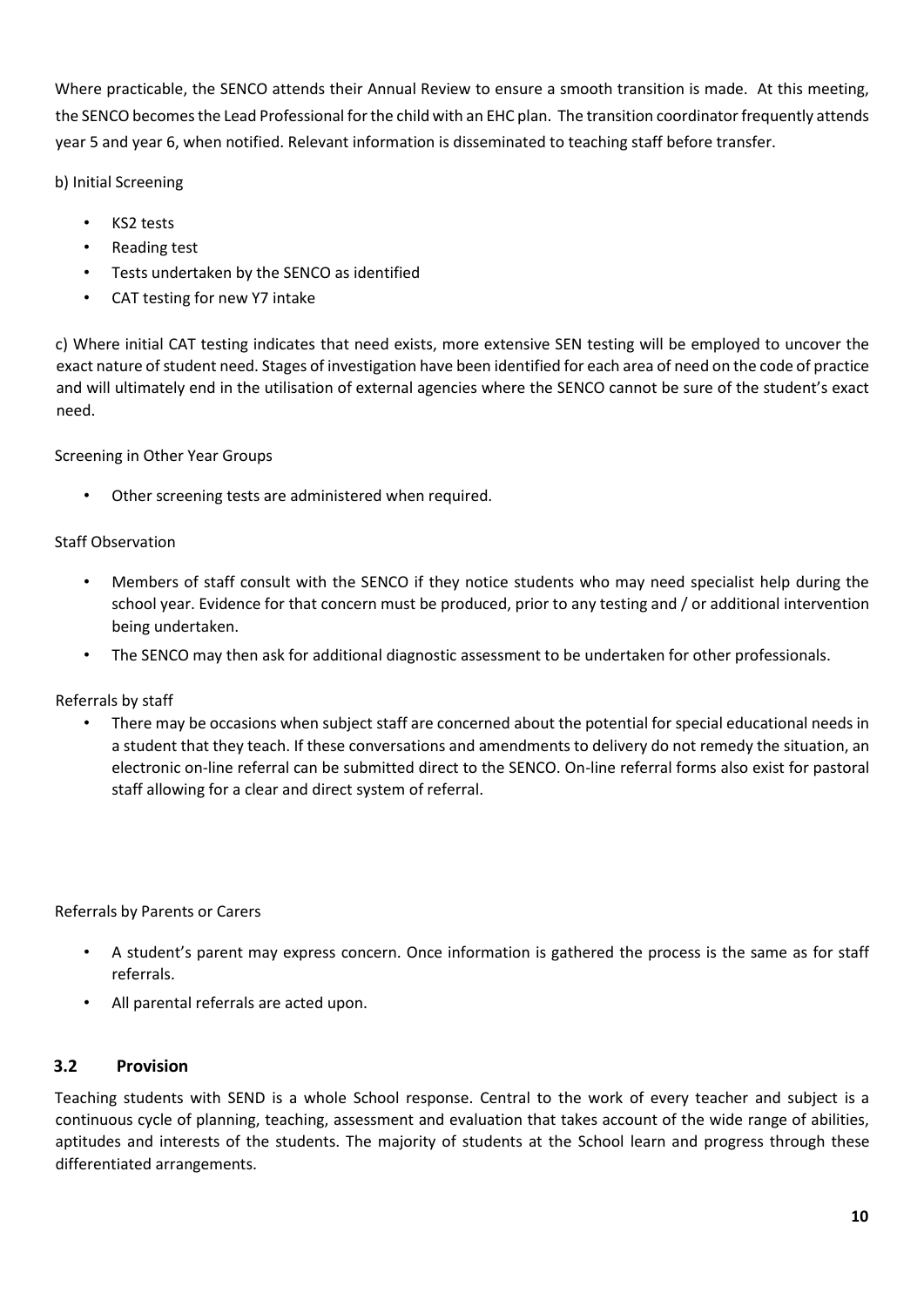A Graduated Response is adopted for students identified as having SEND. A level and type of support is provided to enable the student to achieve adequate progress. Provision is identified and managed by the SENCO but will be planned and delivered by teaching and support staff.

#### Graduated Response

#### Wave 1:

Quality First teaching by all teaching staff, with informed differentiation. Students named on the SEN register are provided with 'Passport' Targets. These targets represent the most significant intervention methods which will be deployed in the classroom. Staff are expected to adhere to these targets each lesson. Students will also be provided with an Individual Education Plan in the form of a Passport which details the student's likes, dislikes, needs and preferences as well as detailing more detailed strategies to support the learner.

#### Wave 2:

Wave 2 interventions occur where students have failed to make adequate progress in learning where reasonable adjustments have been made. Additionally, wave 2 interventions may occur when a significant learning need is evident. This may be indicated through low numeracy or literacy score, significantly low scores in KS2 SATs or year 7 CAT testing as well as through concerns expressed by teachers. Wave 2 interventions will utilise staff from the SEN department, delivering interventions in addition to, a student's timetable.

Provision from within the academy's resources is identified to help meet the student's needs. Interventions may include:

- Additional learning programs such as Literacy and Numeracy
- Social Interaction interventions
- Interventions designed to support the expression and recognition of emotions.
- Smaller group sessions.
- Appropriate teaching groups / sets.
- Group support on a regular basis.
- Nurture provision
- Additional staffing

#### Wave 3:

Where students fail to make adequate progress, despite additional provision at Wave 2, the school seeks advice and involvement from external support services.

They are requested to:

- Provide specialist assessments.
- Give advice on teaching strategies or materials.
- Provide short-term support or training for staff.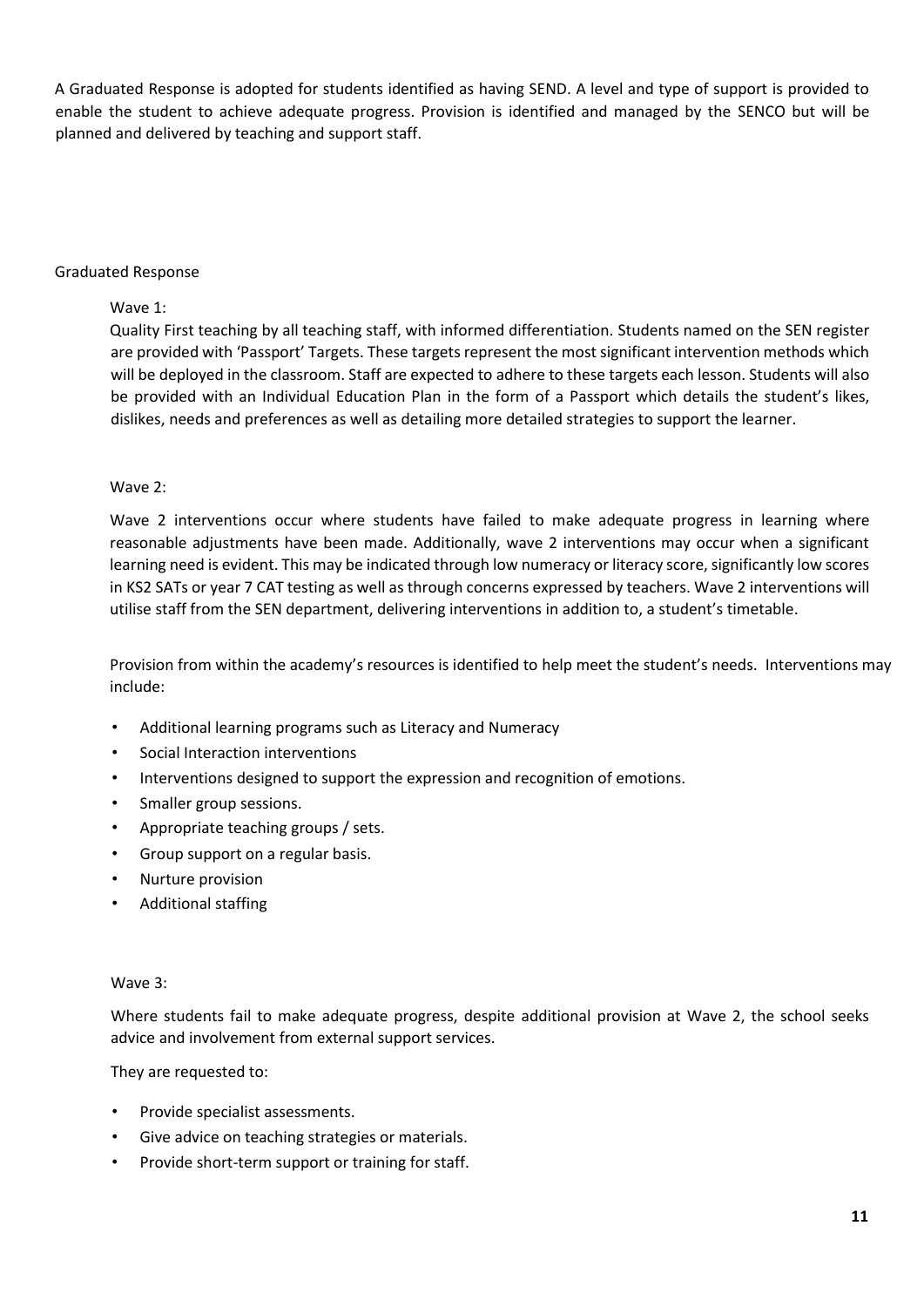The Individual Education Plan is revised and new strategies are put in place following the involvement of student and parents. Should the assessments identify that the student requires additional provision on a regular basis for an extended period then the school will apply for additional resources. The application will be evaluated against criteria established by the LA.

### b) Statutory Assessment – EHC Plan

If a student fails to make adequate progress and has demonstrated a significant cause for concern, the School and / or a parent / carer may decide to request that the LA undertakes a statutory assessment. This may lead to the student being provided with an EHC plan.

The SENCO is responsible, on a daily basis, for providing support and mentoring, allocates students with EHCPs a specified amount of support. The process of target setting, monitoring and reviewing remains the same as at Wave 2 and Learning Facilitators are fully involved.

### c) Removal of students from the SEN Register

Gospel Oak School recognises that students are all individuals. Some students may have significant and long-lasting special educational needs. Some students may have emerging needs and others may only have special educational needs for a brief period of time. When a place on the SEN register is afforded to a student, it is with the realisation that they may only be on the register for a brief period of time or they may stay on the register throughout their time at Gospel Oak School.

To ensure that students are correctly placed on the SEN register, Gospel Oak School regularly reviews the SEN Register. Reviews take place once a term. Where students are making expected progress or close to expected progress in the majority in core subjects without high levels of additional support/intervention (English, Maths & Science), their place on the register will be reviewed.

If students are removed from the SEN register, parents will be informed.

### **3.3 Individual Education Plan and Reviews**

All students named on the SEN Register will be provided with an individual Education Plan in the form of a Student Passport. These documents detail pertinent information about student need and detail strategies to differentiate with and support.

Contents of the Information Sheet include:

- Access Arrangement information
- Teaching strategies to be used
- Additional provision to be put in place
- Along with data referring to attainment and specific needs.

The Individual Education Plan is communicated to all staff who support the student's learning, and to the parents or carers and the student.

Individual Education Plans are constantly reviewed and updated, but also form part of the formal review process following consultation with teaching staff and new targets identified. Prior to review, teaching staff return the completed target sheet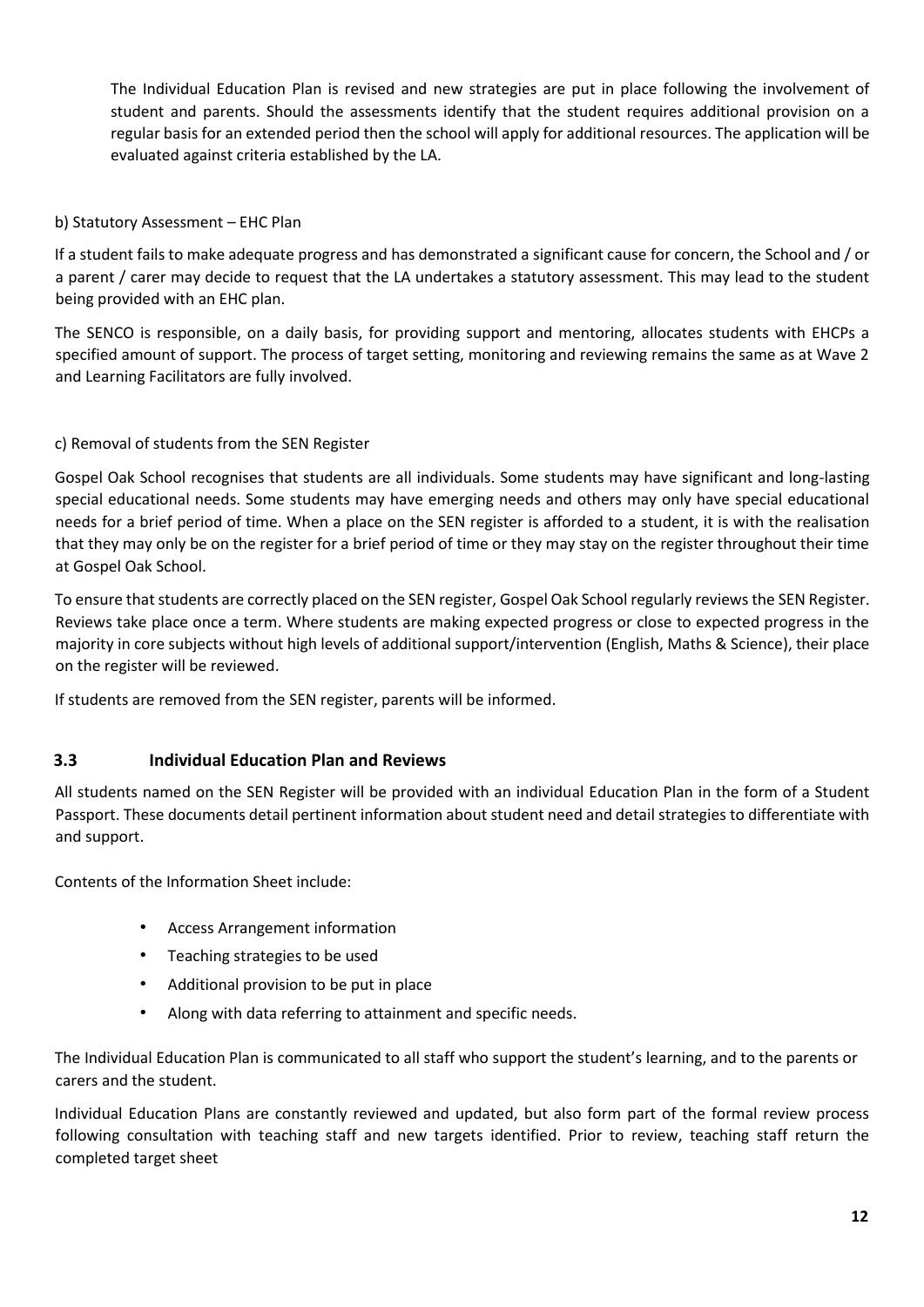- Outlining the steps they have taken to help students achieve their targets
- Current assessment information
- Observations
- How well the targets have been achieved
- Future concerns / targets

Each term, parents will be invited to SEN review/drop in evenings or online meetings where parents can comment on and engage with reviews of the IEPs.

## **3.4 Continuous monitoring of individual progress**

Monitoring of individual progress is completed rigorously by school's and individual reviews, screening tests and through procedures described in the Curriculum Policy. Assessment Policy.

### **3.5 Provision of an appropriate curriculum**

Through their departmental development plans, the SEF and in conjunction with SEN statements, provision for students with SEND is regularly reviewed and revised.

It is the responsibility of individual departments in the School to ensure that the students with SEND make at least expected progress in partnership with the SEN Dept Inclusion department.

### **3.6 Provision of Curriculum Support**

The SEN Department can help subject areas in the following ways (although this is not an exhaustive list):

a) Curriculum development:

- Planning with individual members of staff / departments.
- Selection / design and preparation of suitable materials.
- Selection / design of teaching strategies.

b) Support teaching: This is achieved by working collaboratively with a subject teacher. The SENCO can assist by:

- Planning appropriate programmes of work.
- Preparation of relevant and differentiated materials.
- Team and individual teaching.
- Helping to facilitate a wide range of teaching and learning styles.
- Evaluating and reviewing what has been achieved.
- c) Withdrawal: Some students with special educational needs may be withdrawn 1:1 or within small group sessions or to use technological support; the withdrawal of students is kept to an absolute minimum, in accordance with the School inclusive ethos.
- d) In-service Training :
	- The SENCO provides training for NQTs and other new staff at the school on Code of Practice procedures at the school.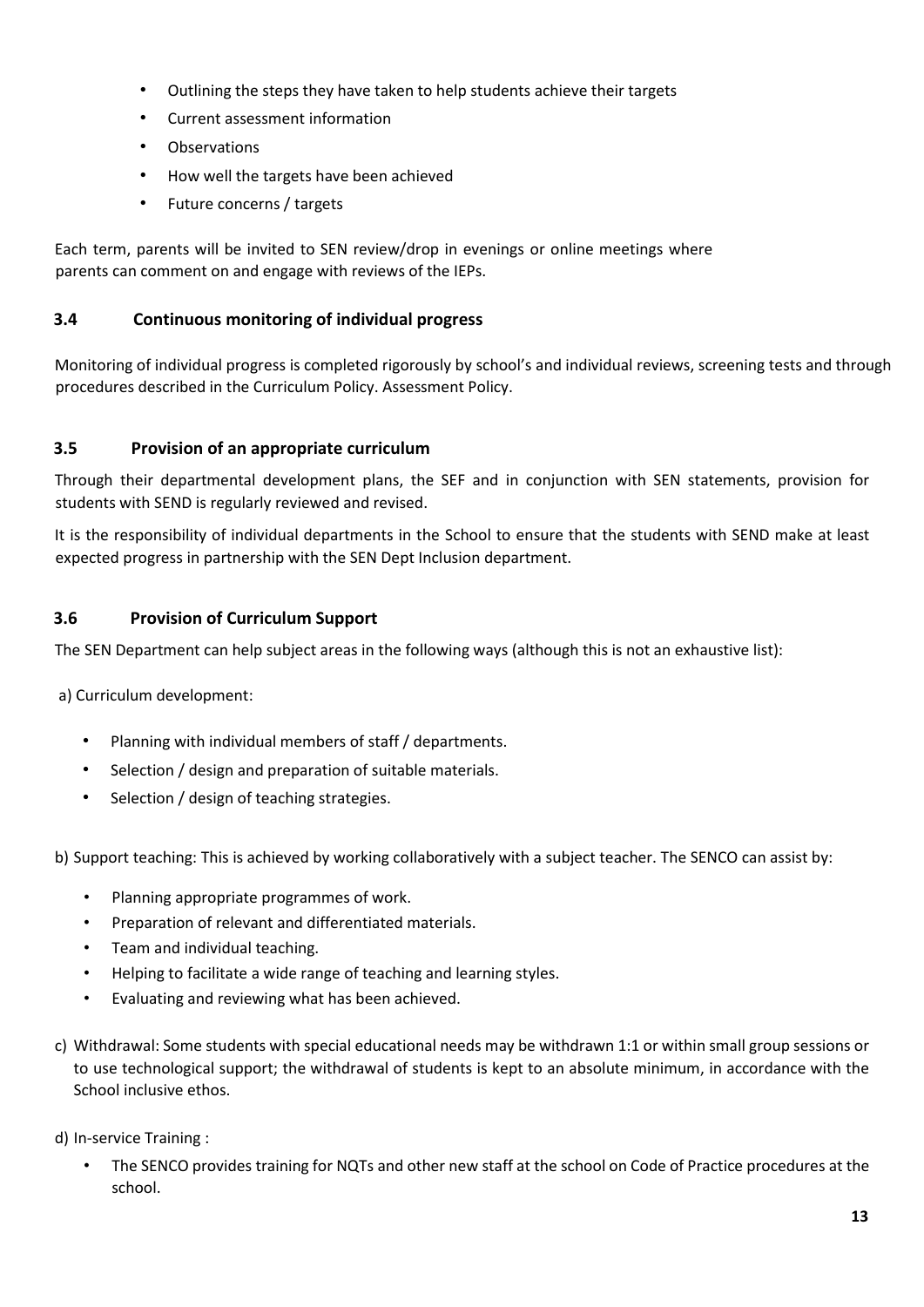- Individual departments can ask for training from the SENCO as required, for specific purposes or generic training.
- Whole-school INSET, focusing on specific needs is included, where appropriate, on staff training days and during twilight sessions.

# **3.7 Allocation of Resources**

The School is funded to meet the needs of all their students through its core budget but is additionally funded to support provision for SEND through:

- Deprivation and underachievement factors, based on the number of students receiving free meals and those underachieving on entry.
- Funding for specific students to meet their assessed needs.
- Delegated and designated budgets.
- Also, in some part, the Pupil Premium.

# **PART 4: Partnership**

#### **4.1 School**

- The SENCO liaises closely with individual subject leaders and senior staff. Information and concerns are always discussed with the appropriate member of staff.
- School systems and procedures provide the mechanism through which SEND issues are discussed and disseminated.

# **4.2 Parents / carers**

The School actively seeks to work with parents/carers and values the contributions they make.

- Parental views are recorded as part of the Annual Review procedures.
- Parents are actively encouraged to help their child in many ways, for example: hearing their child read and learning spellings. Information sheets have been produced that may be helpful.
- Parents are encouraged to attend Parents' Evenings where their child's progress is discussed with subject teachers.
- Effective communication is achieved through regular contact with home either through letters, telephone calls or the student's planner.
- Parents are invited to regular SEN review afternoons where parents can discuss progress and work collaboratively to develop strategies on each students' Individual Education Plan.
- Parents will be invited to review IEPs in collaboration with SEN staff. Three opportunities a year will be planned.
- New parents can attend the Open Evening prior to transfer.

### **4.3 Students**

- The School acknowledges the student's role as a partner in his / her own education.
- Students are actively encouraged to be involved in decision making by attending all reviews and to be involved with negotiating and evaluating their targets.